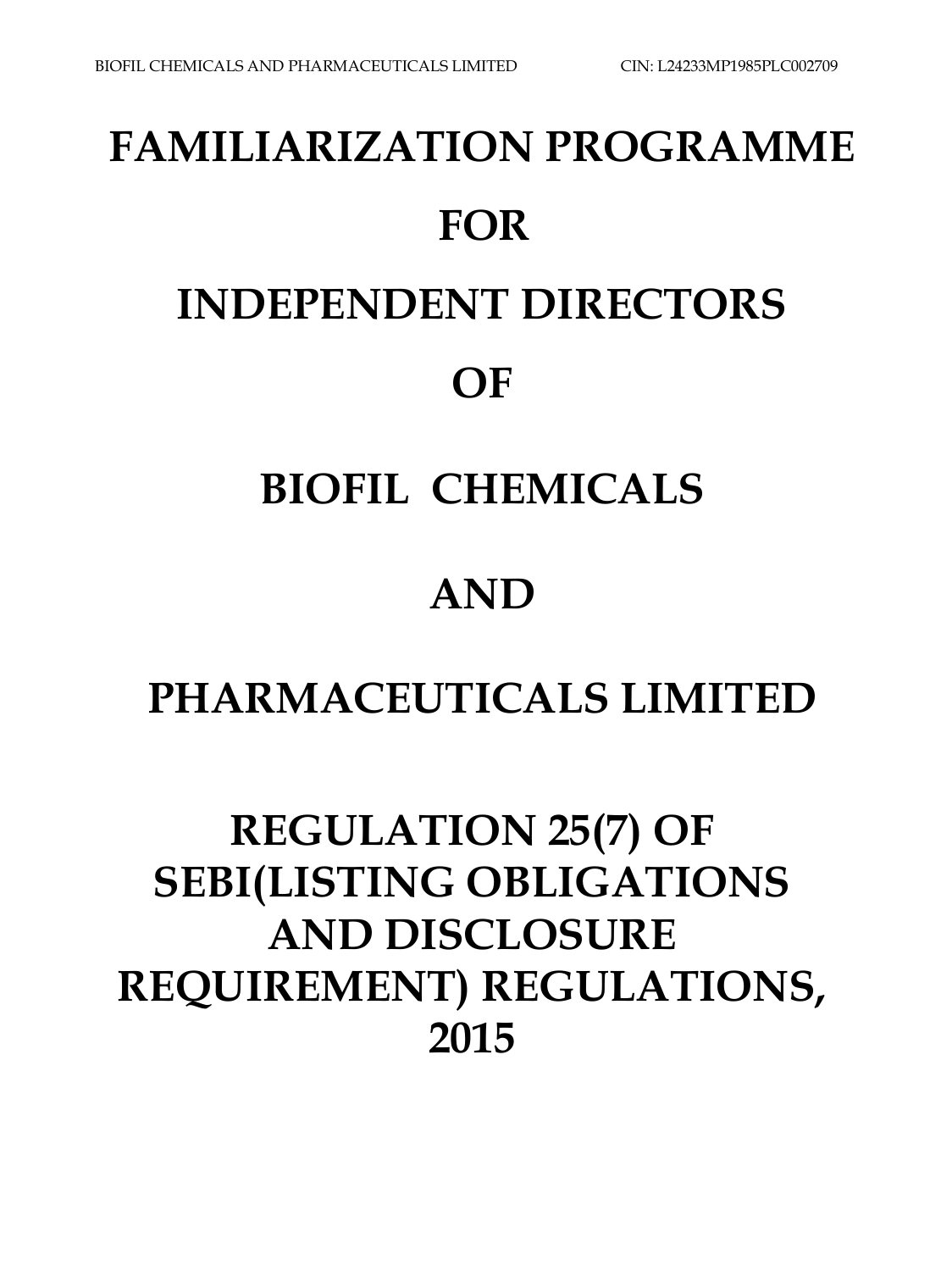### **1. Preamble:**

Regulation 25(7) of SEBI Listing Obligations and Disclosure Requirement) Regulations, 2015 stipulates that:

The Company shall familiarize the Independent Directors with the Company, their roles, rights, responsibilities in the Company, nature of industry in which the Company operates, business model of the Company, etc., through various programmes.

### **2. Initial familiarization module:**

At the time of appointing a Director, a formal letter of appointment is given to him, which inter alia explains the roles, functions, duties and responsibilities expected of him as a Director of the Company. The Company conducts an introductory familiarization program/presentation, when a new Independent Director comes on the Board of the Company.

At the outset, all the independent directors are provided an overview of;

- Criteria of independence applicable to Independent Directors as per Regulation 16(b) of SEBI(Listing Obligations and Listing Requirement) Regulations, 2015 and the Companies Act, 2013;
- Time allocation by the Independent Directors on financial controls, overseeing systems of risk management, financial management compliance, Stakeholders conflicts, Board effectiveness, Strategic direction, Meetings and performance assessment;
- Roles, functions, Duties, Responsibilities and liabilities of Independent Directors;
- Directors Responsibility Statement forming part of Board Report;
- Vigil Mechanism including policy formulation, disclosures, Code for Independent Directors;
- Directors, Fraud response plan, obtaining Audit Committee approval, wherever required;
- Risk Management Systems & framework;
- Board Evaluation Process and Procedures;

The Director is also explained in detail the compliances required from him under the Companies Act, 2013, Regulation 25 of SEBI Listing Obligations And Disclosure Requirement) Regulations, 2015 and other relevant regulations and his affirmation is taken with respect to the same.

With a view to familiarize him with the Company's operations, the Director is also given detailed presentations giving the organizational set up of the Company, the functioning of various divisions/departments, the Company's market share and the markets in which it operates, governance and internal control processes and other relevant information pertaining to the Company's business. The Senior Managerial Personnel also have a personal discussion with the newly appointed Director.

The above initiatives help the Director to understand the Company, its business and the regulatory framework in which the Company operates and equips him to effectively fulfill his role as a Director of the Company.